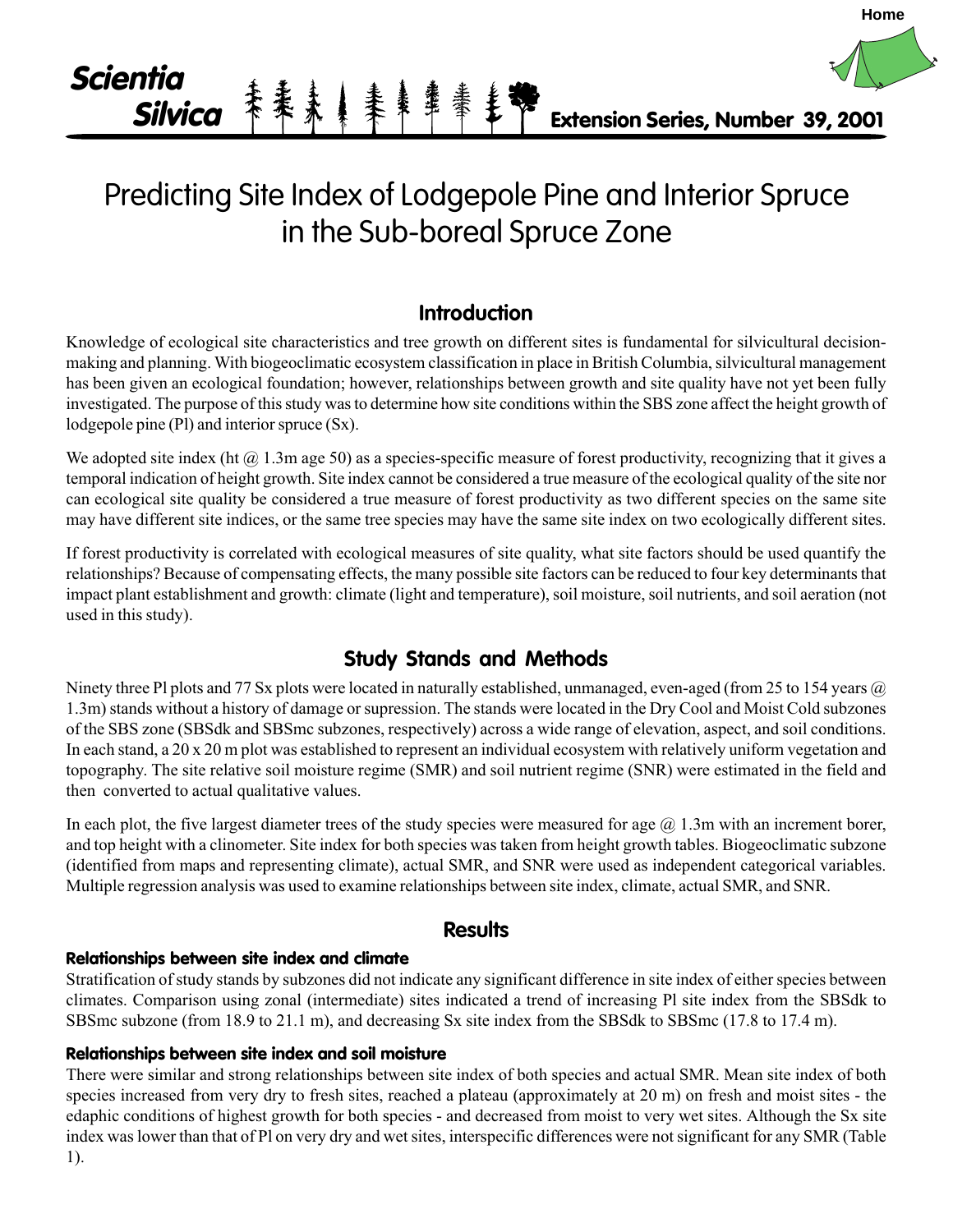

Table 1. Number of stands (n) and standard deviations (in parentheses) of site index (ht @ 1.3m age 50) of Pl and Sx stratified by actual SMR. Values in the same row with different uppercase superscripts or in the same column with different lowercase superscripts are significantly different ( $p \le 0.05$ ; Tukey's test).

| <b>Species</b> | Verv drv          | Moderately<br>drv        | Slightly dry      | Fresh             | Moist              | Verv moist          | Wet                       | Verv wet |
|----------------|-------------------|--------------------------|-------------------|-------------------|--------------------|---------------------|---------------------------|----------|
| PI             | $14.2^{B,a}(6.1)$ | $15.2^{B,a}(2.2)$        | $17.9^{A,a}(1.2)$ | $20.8^{A,a}(2.5)$ | $20.1^{A,a}(2.0)$  | $17.0^{B,a}(3.6)$   | $15.2^{B,a}(2.1)$         | 8.9      |
|                | $n = 2$           | $n = 18$                 | n = 25            | $n = 22$          | $n = 10$           | $n = 13$            | $n = 2$                   | $n =$    |
| <b>Sx</b>      | $8.0^{D,a}(1.6)$  | $14.4^{\text{C,a}}(1.7)$ | $17.9^{B,a}(2.0)$ | $20.4^{A,a}(2.6)$ | $19.7^{AB,a}(1.2)$ | $18.8^{AB,a}$ (3.4) | $10.9^{\text{CD},a}(6.9)$ | 4.3      |
|                | $n = 3$           | $n = 12$                 | $n = 16$          | $n = 25$          | $n = 8$            | $n = 10$            | $n = 2$                   | $n =$    |

#### **Relationships between site index and soil nutrients**

Stratification of study stands by SNRs showed different relationships for each species (Table 2). Mean Pl site index increased from very poor to medium sites but there were no significant differences ( $\alpha$  = 0.05) between medium, rich, and very rich sites. In comparison, the Sx site index increased consistently from very poor to very rich sites, reaching a maximum of approximately 23 m.

Table 2. Number of stands (n) and standard deviations (in parentheses) of site index (m @ 50 yr bh) of Pl and Sx stratified by SNR. Values in the same row with different uppercase superscripts or in the same column with different lowercase superscripts are significantly different ( $p \le 0.05$ ; Tukey's test).

| <b>Species</b> | Very poor         | Poor              | Medium                          | Rich              | Very rich         |
|----------------|-------------------|-------------------|---------------------------------|-------------------|-------------------|
| PI             | $12.3^{C,a}(1.3)$ | $16.1^{B,a}(2.3)$ | $19.2^{A,a}(1.5)$               | $20.6A,a$ (2.2)   | $20.2^{A,a}(4.1)$ |
|                | $n = 8$           | $n = 29$          | $n = 30$                        | $n = 23$          | $n = 3$           |
| Sx             | $6.2^{E,b}(0.2)$  | $13.5^{D,b}(3.0)$ | $16.9^{\text{C},\text{b}}(1.8)$ | $19.3^{B,a}(3.2)$ | $22.9^{A,a}(2.5)$ |
|                | $n = 2$           | $n = 12$          | $n = 23$                        | $n = 32$          | $n = 8$           |

#### **Relationships between site index, climate, soil moisture, and soil nutrients**

Regression models were developed to quantify relationships between site index and categorical measures of site quality (Table 3). Climatic models showed no relationships with site index, and inclusion of subzone into other models had no effect. Each SMR and SNR model explained some proportion of site index, but the combined SMR & SNR (edatope) model accounted for the largest proportion of the variation in site index ( $R^2 > 0.80$ ) and gave the lowest standard error (from 1.4 to 1.6 m).

Table 3. Models for the regression of PI ( $n = 93$ ) and Sx ( $n = 77$ ) site index ( $m \& 50$  years bh) on SMR and SNR. All models are significant at  $\alpha$  = 0.05. SEE - standard error of estimate; abbreviations for SMRs: VD – very dry, MD – moderately dry, SD – slightly dry, F – fresh, M – moist, VM – very moist, W – wet, VW – very wet; abbreviations for SNRs: VP – very poor, P – poor, M – medium, R – rich, VR – very rich.

#### **Site index model**

#### **Lodgepole pine**

- $[1]$  SI = 8.90 + 5.25(VD) + 6.68(MD) + 9.04(SD) +11.92(F) + 11.18(M) + 8.08(VM) + 6.30(W) + 0.00(VW) Adjusted  $R^2$  = 0.45, SEE = 2.4 m
- $[2]$  SI = 20.23 7.98(VP) 4.11(P) 1.09(M) –0.51(R) + 0.00(VR) Adjusted  $R^2$  = 0.60, SEE = 2.0 m
- [3] SI = 14.17 − 9.27(VP) − 5.27(P) − 3.11(M) − 1.72(R) − 0.00(VR) + 4.17(VD) + 6.85(MD) + 8.13(SD) + 9.33(F) + 8.48(M) +  $6.97$ (VM) + 1.89(W) + 0.00(VW) Adjusted  $R^2$  = 0.82, SEE = 1.4 m

#### **Interior spruce**

- $[4]$  SI = 4.30 + 3.67(VD) +10.08(MD) + 13.59(SD) +16.05(F) + 15.38(M) + 14.45(VM) + 6.55(W) + 0.00(VW) Adjusted  $R^2$  = 0.65, SEE = 2.5 m
- $[5]$  SI = 22.89 16.74(VP) 9.43(P) 6.03(M) –3.58(R) + 0.00(VR) Adjusted  $R^2$  = 0.58, SEE = 2.7 m
- [6] SI = 7.13 − 10.09(VP) − 7.17(P) − 5.05(M) − 2.83(R) − 0.00(VR) + 9.25(VD) + 13.01(MD) + 15.37(SD) + 16.10(F) +  $15.58(M) + 14.97(VM) + 10.58(W) + 0.00(VW)$ Adjusted  $R^2$  = 0.85 SEE = 1.6 m